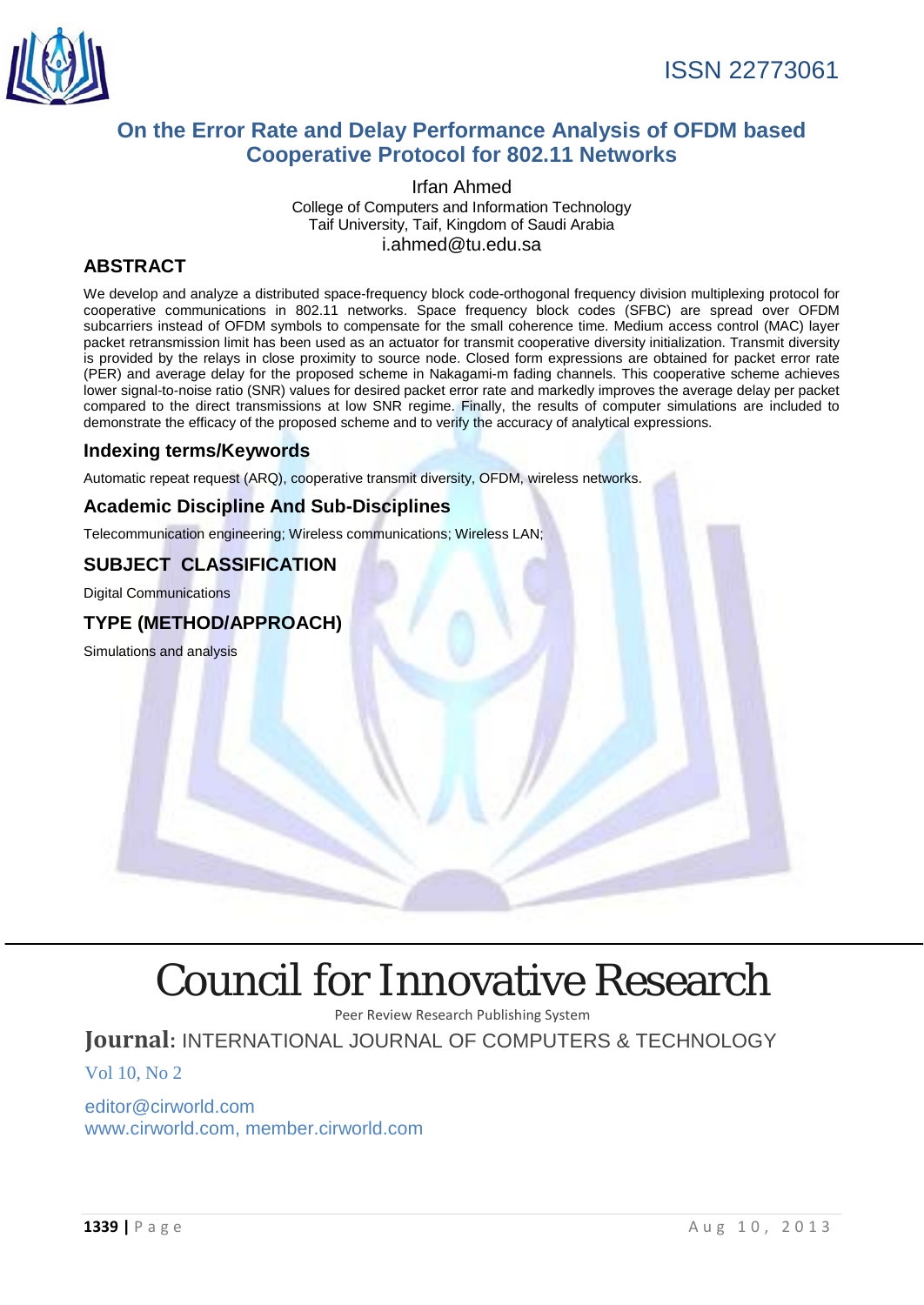

# **INTRODUCTION**

Recent researches have shown that the spatial diversity can be leveraged at MAC and PHY layers to provide energy efficient transmission. Multiple input multiple output (MIMO) realized this spatial diversity. MIMO systems require multi antenna devices, which may not be feasible in some devices due to their small physical size, e.g., sensor nodes. This area of thrust then brought a new arena of cooperative diversity where the diversity gain is achieved via virtual antenna array in a distributed manner (cluster of relay nodes) called cooperative or relay communications.

In general, two types of relays are possible: decoding relays, which must successfully decode the message before forwarding (decode-and-forward), and amplifying relays, which simply repeat an amplified version of the received signal without first decoding (amplify-and-forward) [1]. Hybrid relays may adaptively switch between decoding and amplifying modes [2] opportunistically. Laneman *et al*. [1] indicated that adaptive decode-and-forward strategies offer the same performance as fixed amplify-and-forward. Meng Yu *et al.* [3] have shown that the decode-and-forward scheme is slightly better than the amplify-and-forward in error probability and mutual information analysis. More importantly, in order to fully realize the diversity order promised by the theory, a source node should probably partner with one that is as close as possible [3].

We consider the case where the relay terminals decode the received symbols and retransmit them. This strategy is known as Decode and Forward (DF). Talking about DF DSFBC, it is important to clarify first the main differences between DSFBC and SFBC, besides the obvious property that the multiple transmit antennas in the DSFBC scheme belong to different radio nodes. The main differences are the following: i) in the DSFBC there are errors in the link between the transmit antennas (source *S* and relay *R* nodes), whereas of course there are no errors at the transmitter in SFBC; ii) even if *S* and *R* transmit synchronously, the signals arriving at destination node *D* might be asynchronous, because of the different delays from *S* and *R*. To limit this second source of error, we assume that a radio node is chosen as a relay only if it is sufficiently close to the source, so that the relative delay can be incorporated within the cyclic prefix (CP) appended to each transmitted block without any major efficiency loss.

Most of the cooperative techniques presented in the literature can be classified into two categories, namely, physicallayer cooperation and MAC-layer cooperation. Physical-layer cooperation techniques, or cooperative relaying, involves nodes in the vicinity of a single wireless link that relay overheard packets to the link's receiver (or, with coded cooperation, transmit error-correcting redundant information that allows the receiver to recover the packet by jointly decoding the relayed signals) [4]–[10]. On the basis of initialization, the existing cooperative MAC protocols can be classified into proactive schemes [11–14] and reactive schemes [15, 16]. In the former, the cooperation of the partner(s) is always provided by either the prearranged optimal [14, 17] or the random [11–13] helper(s) before the acknowledgment (ACK) from the receiver; while in the latter, the help from the partner(s) is initiated only when the negative acknowledgment (NACK) is received/detected. In [11, 12], two similar protocols (called Coop-MAC and rDCF) based on the IEEE 802.11 distributed coordinated function (DCF) are proposed to mitigate the throughput bottleneck caused by low-data-rate nodes. A high-rate node is allowed to help a low-rate node through two-hop transmission. Through joint routing and cooperation, a cross-layer approach is introduced in [13]. Clusters of nodes near each transmitter form virtual multiple-input singleoutput (VMISO) link to a receiver on the routing table and as far as possible to the transmitter. Space-time codes are utilized to support transmission over a long distance, thus reducing the number of transmission hops and improving communication reliability. H. Shan et al. [14] propose a busy-tone based cross-layer cooperative MAC (CTBTMA) protocol. Adaptive modulation and coding (AMC) and multimode transmission are scheduled together according to the channel condition to improve the network throughput. The use of busy tones helps to solve collisions in a cooperation scenario and to address the optimal helper selection problem. Reactive schemes [15, 16] have a similar strategy, which let neighbor(s) (overhearing the packet) retransmit the packet instead of the source node when the NACK is detected.

From the viewpoint of space-frequency cooperation, the longer symbol duration along with the use of cyclic prefix makes the system robust to timing errors. However, at the same time, longer symbol duration causes OFDM signals to become more sensitive to frequency offsets. Timing synchronization and frequency offset estimation and correction for cooperative OFDM system has been described briefly in [18] and are not the focus of this paper.

In this paper, we design a space-frequency cooperative system, based on, PHY layer OFDM, distributed SFBC, and MAC layer RTS/CTS/ACK (Request-to-send/Clear-to-send/Acknowledgement) protocol and evaluate the performance of the proposed scheme. This type of node communication results in some additional delay and overhead compared to the conventional ARQ or previous cooperative diversity protocols. However, considering that the transmission is performed in the unit of packet (over one hundred symbols per packet; for example), this overhead can be neglected since it only requires several bits.

The remaining of the paper is organized as follows. Section II describes the signal, system and the channel model for wireless network under consideration. Section III contains Truncated ARQ based DSFBC-CO-OFDM scheme. Next, the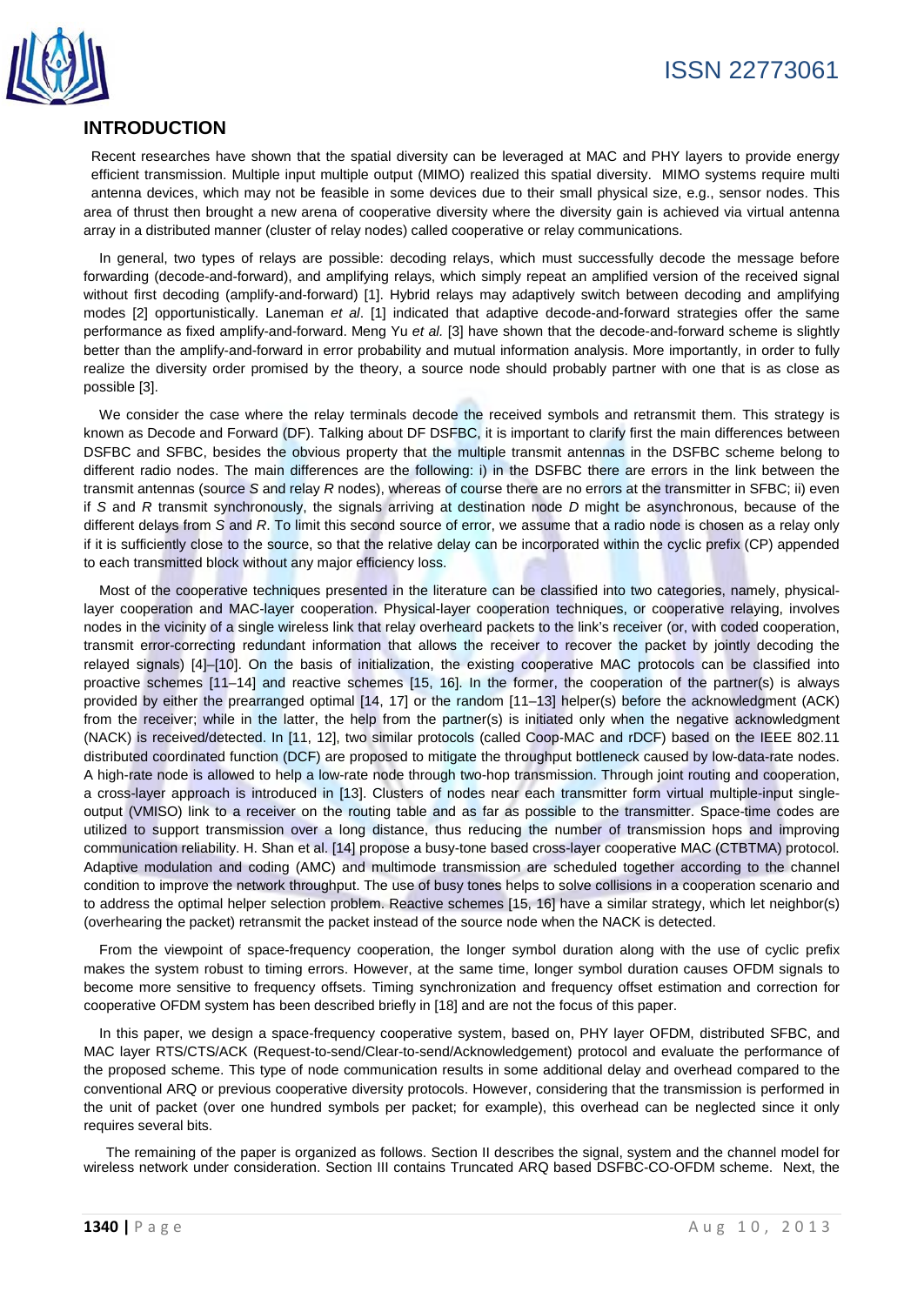

performance analysis of the proposed cooperative communications scheme is presented in Section IV. Section V shows the MATLAB® simulation results, followed by conclusions in Section VI.

# **SIGNAL SYSTEM AND CHANNEL MODEL**

We consider the system model shown in Fig. 1 where source node *S* along with *Nr* relay nodes form *(Nr+1)×1* cooperative communication link with the destination node *D*. We model this *N<sub>r</sub>* by a random variable with range  $[0, T_r^{\max}]$ , where  $T_r^{\max}$ is the maximum retransmission limit. Further, it is assumed that receiver has perfect channel state information through the use of training sequence at PHY PMD (physical medium dependent).

The source node sends a packet  $x_{t+1}^s,...,x_{t+\xi}^s$  with transmission power  $P^s$  per OFDM symbol, where  $\zeta = L_p/bk\wp_d$  is the number of OFDM symbols per packet with a total packet length of  $L_p$  bits and a modulation level of  $b = \log_2 M$  bits. Each OFDM symbol carries  $k\varphi$  *M* -QAM data symbols ( $k$  is the number of subcarriers per OFDM symbol). The packet received by the destination node during direct transmission is given by:



where  $y_{t+i}^{sd} = h_{t+i}^{sd} x_{t+i}^s + n_0$  ,  $i = 1,...,\xi$  and the channel gain  $h_{t+i}^{sd}$  is assumed to be a Nakagami-*m* random variable with mean  $\mu_{t+i}^{sd}$  and variance  $\sigma_{0,t+i}^{sd}$  .  $n_0$  represents additive white Gaussian noise with zero mean and variance  $\aleph_0$ . Packet received by  $n^{th}$  relay node,  $n=1,...,N$ , is given by

$$
y_{packet}^{sr_n} = [y_{t+1}^{sr_n}, ..., y_{t+\xi}^{sr_n}]
$$
 (2)

where  $y_{t+i}^{sr_n} = h_{t+i}^{sr_n} x_{t+i}^s + n_0^{sr_n}$  ,  $i = 1, ..., \xi$ .

The received packet at the destination node is given by

$$
y_{packet}^d = [y_{t+1}^d, ..., y_{t+\xi'}^d]
$$
  
\n
$$
y_{t+i}^d = h_0^{sd} \chi_{t+i}^s + n_0^{sd} + \sum_{n=1}^N h_n^{rd} \chi_{t+i}^{rd,n} + n_0^{rd,n}
$$
\n(3)

Where  $\xi' = \xi k \wp_d \Upsilon_r / R_c$  with  $\Upsilon_r$  number of retransmissions and  $R_c$  SFBC code rate.  $\chi_{t+i}^s$  and  $\chi_{t+i}^{rd,n}$  are the spacefrequency block coded symbols transmitted by source node and  $n<sup>th</sup>$  relay node, respectively. The fading coefficients  $h_n^{rd}$  are modeled by Gamma random variable and  $n_0^{rd,n}$  is the additive White Gaussian noise with zero mean and variance  $\sigma^{rd,n}_{0}$  .

In general, at time *t*, for  $N_r$  cooperative nodes the  $(N_r + 1) \times L$  space-frequency code word matrix [11] is given by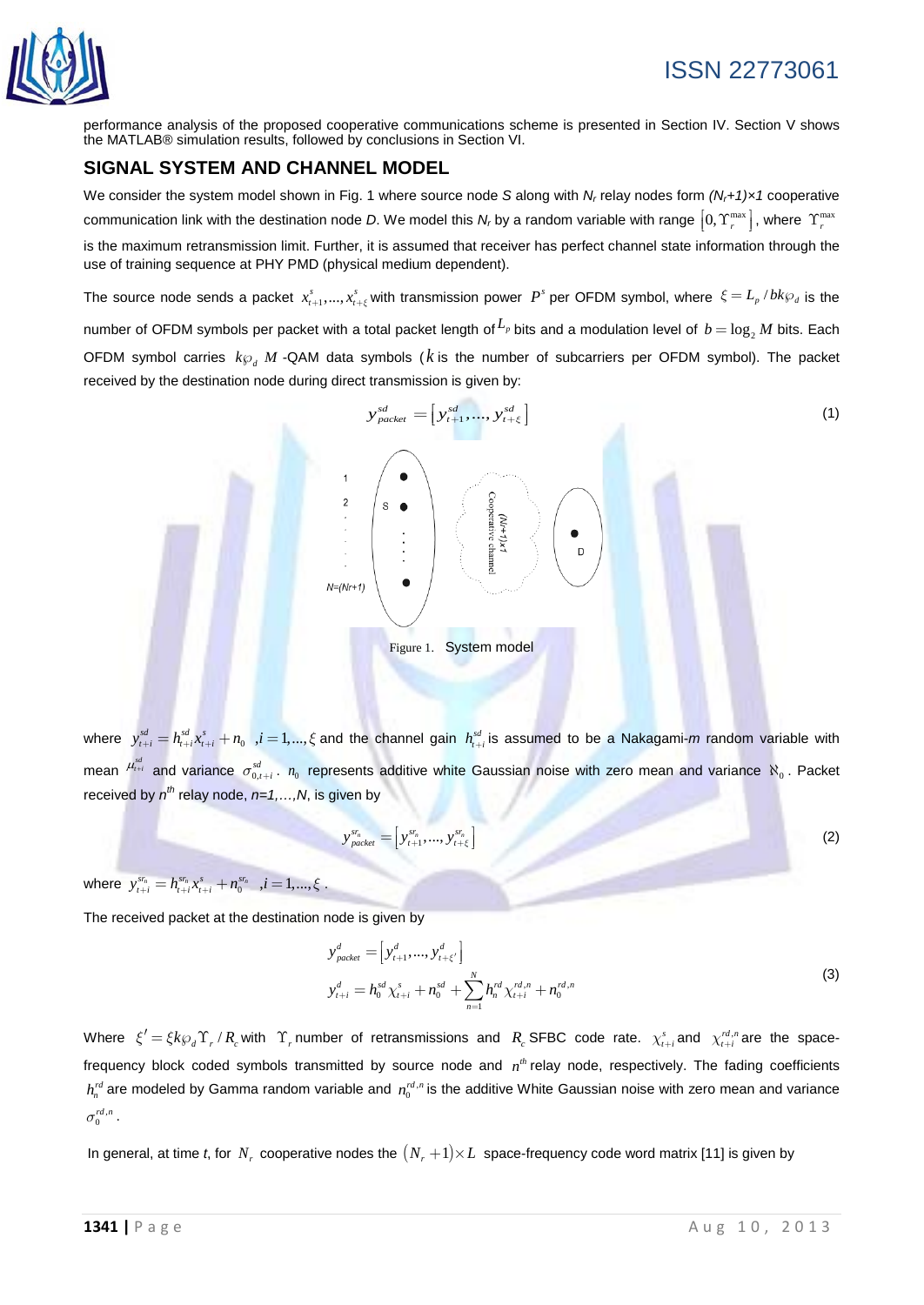

$$
X_{t} = \begin{bmatrix} x_{t,1}^{1} & x_{t,2}^{1} & \cdots & x_{t,L}^{1} \\ x_{t,1}^{2} & x_{t,2}^{2} & \cdots & x_{t,L}^{2} \\ \vdots & \vdots & \ddots & \vdots \\ x_{t,1}^{N_{r}+1} & x_{t,2}^{N_{r}+1} & \cdots & x_{t,L}^{N_{r}+1} \end{bmatrix}
$$
 (4)

where the *i-th* row  $x_i^i = x_{i,1}^i, x_{i,2}^i, ..., x_{i,L}^i, i = 1,2,...,N_r + 1$ , is the data sequence for the *i-th* relay. We assume that the subcarrier length *K* is an integer multiple of SFBC code word length *L*. Signals  $x_t^i = x_{t,1}^i, x_{t,2}^i, ..., x_{t,L}^i, i = 1, 2, ..., N_r + 1$  are OFDM modulated on *L* different OFDM subcarriers and transmitted from the *i-th* relay simultaneously during one OFDM symbol, where  $x_{t,k}^i$  is sent on the *k-th* OFDM subcarrier.

Assume that  $n_s$  symbols are transmitted by the transmission matrix. Then the code rate  $R_c$  is defined as  $R_c = n_s/L$ , where *L* is the number of subcarriers for transmission of one block of coded symbols.

The wireless communication is assumed to be over Nakagami-*m* fading channel. Let  $\gamma$  denote the instantaneous SNR defined by  $\gamma \triangleq \alpha^2 (E_s/N_0)/N_r R_c$  where  $\alpha$  is the fading amplitude,  $E_s$  is the energy per symbol, and  $N_0$  is the one-sided noise spectral density. Probability density function (pdf) of  $\alpha$  is given by

$$
p_{\alpha}\left(\alpha\right) = \frac{2}{\Gamma(m)} \left(\frac{m}{\Omega}\right)^{m} \alpha^{2m-1} e^{-m\alpha^{2}/\Omega}, \alpha \ge 0
$$
\n<sup>(5)</sup>

Where  $\Gamma(\cdot)$  is the gamma function,  $\Omega \triangleq E[\alpha^2]$  defined as mean square value, and *m* is the fading severity parameter from  $\frac{1}{2}$  to  $\infty$ . Then the pdf and moment generating function (MGF) of instantaneous SNR  $\gamma$  for *n* relays assisted are given by, respectively

$$
p_{\gamma}\left(\gamma\right) = \frac{1}{\Gamma(m)} \left(\frac{m}{\overline{\gamma}}\right)^{m} \gamma^{m-1} e^{-m\gamma/\overline{\gamma}}, \gamma \ge 0 \tag{6}
$$

$$
\phi_{\gamma}(s) \triangleq \int_0^{\infty} e^{-s\gamma} p_{\gamma}(\gamma) d\gamma = \left(1 + \frac{s\overline{\gamma}}{m}\right)^{-m}, m \ge \frac{1}{2}
$$
 (7)

Where  $\overline{\gamma} \triangleq \Omega E_s / N_0 R_c (n+1)$  denotes the average SNR per symbol.

## **Distributed Space-frequency Signal**

In the Cooperative-OFDM system, MAC layer transmission of each frame involves two phases. Phase I is associated with normal transmission of data frame from source to the relay and destination without space-frequency coding. If the destination succeeds in decoding the Phase I data frame with the broadcasting of ACK frame, the following Phase II (SFBC cooperation) is ignored at the source and the relay. Otherwise, after the frame check sequence (FCS) error detection at destination followed by ACK timeout, the source and relays start SFBC transmission.

For simplicity, we consider one relay and the Alamouti code to construct space-frequency-coded signals in cooperation phase. Each subcarrier pair in OFDM symbol form a space-frequency coded block, this can be easily extended to more than one cooperative relays using Tarokh STBC/SFBC codes. Let  $X_{\kappa}[k], X_{\kappa}[k+1]$  be the space-frequency encoded symbol

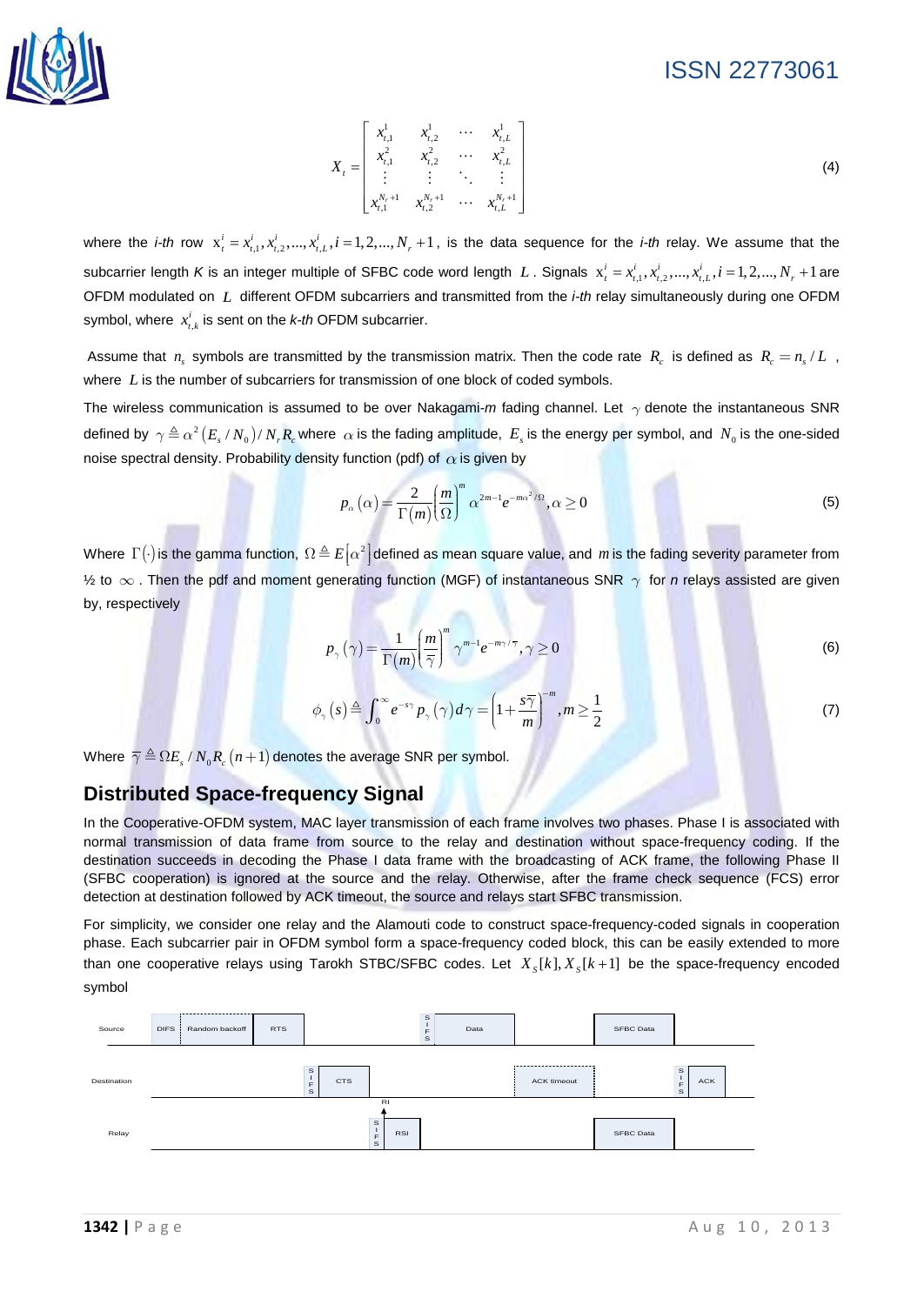

#### Frame sequence for 1 cooperative relay



Figure 2. Frame sequence for N cooperative relays

transmitted from source *S* in *k-th* and  $(k+1)$ -th subcarrier for *mth* OFDM symbol. Similarly,  $X_k[k], X_k[k+1]$  be the spacefrequency encoded symbol transmitted from relay *R*. The space-frequency block code in subcarrier pair can be expressed in matrix form as follows

$$
\begin{bmatrix} X_s[k] & X_s[k+1] \\ X_R[k] & X_R[k+1] \end{bmatrix} = \begin{bmatrix} S_{1,s}[k] & -S_{2,s}^*[k+1] \\ S_{2,R}[k] & S_{1,R}^*[k+1] \end{bmatrix}
$$
 (8)

The received symbols  $R[k]$  and  $R[k+1]$  at the destination can be written as

$$
\begin{bmatrix} R[k] \\ R^*[k+1] \end{bmatrix} = \begin{bmatrix} H^{SD}[k] & H^{RD}[k] \\ H^{*RD}[k+1] & -H^{*SD}[k+1] \end{bmatrix} \begin{bmatrix} S_{1,S}[k] \\ S_{2,R}[k+1] \end{bmatrix} + \begin{bmatrix} N[k] \\ N^*[k+1] \end{bmatrix}
$$
(9)

Where  $H^{\dagger}[k]$  denotes the channel impulse response of the link *l* for the subcarrier *k* during *m-th* OFDM symbol, and  $N[k]$  is the additive White Gaussian noise (AWGN) with zero mean and variance of  $\sigma^2$ . Assuming the number of subcarriers is equal to the codeword length *L* and flat fading over the *L* subcarriers. An alternative technique is to use spatial diversity coding on a subcarrier basis across OFDM symbol in time [1]. However, this requires that the channel remain constant over *L* OFDM symbol periods. Since the duration of an OFDM symbol ((*N\_data*+*N\_pilot*+*N\_cp*)/*BW*) is usually large, this may be impractical.

For the decoding of space-frequency-coded symbols, the destination assumes  $H^1[k] = H^1[k+1]$ . If channel estimates  $H'[k]$ ,  $l = SD, RD$  are available, then destination can obtain soft decision on  $S_{15}[k]$  and  $S_{25}[k]$  using the maximum likelihood rule as [22]

$$
\begin{bmatrix} \hat{S}_{1,S}[k] \\ \hat{S}_{2,S}[k] \end{bmatrix} = \frac{1}{\hat{\Theta}[k]} \begin{bmatrix} \hat{H}^{*SD}[k] & \hat{H}^{RD}[k] \\ \hat{H}^{*RD}[k+1] & -\hat{H}^{SD}[k+1] \end{bmatrix} \times \begin{bmatrix} R[k] \\ R^{*}[k+1] \end{bmatrix}
$$
(10)

Where  $\widehat{\Theta}[k] \triangleq \left| \widehat{\mathrm{H}}^{SD}[k] \right|^2 + \left| \widehat{\mathrm{H}}^{RD}[k] \right|^2$ 

These received symbols are converted into bits through M-QAM demodulator followed by the PHY PMD packet formation.

#### **TRUNCATED ARQ BASED DSFBC-CO-OFDM SCHEME**

In this section we propose a cross layer cooperative MAC scheme which takes into account the MAC layer ARQ, PHY layer DSFBC and cooperative OFDM. The proposed scheme is based on IEEE 802.11 DCF with cooperative communications realization. Fig. 2, Fig. 3 and Algorithm *I* explain the proposed IEEE 802.11 DCF based cooperative MAC protocol.

Relay nodes are selected on following condition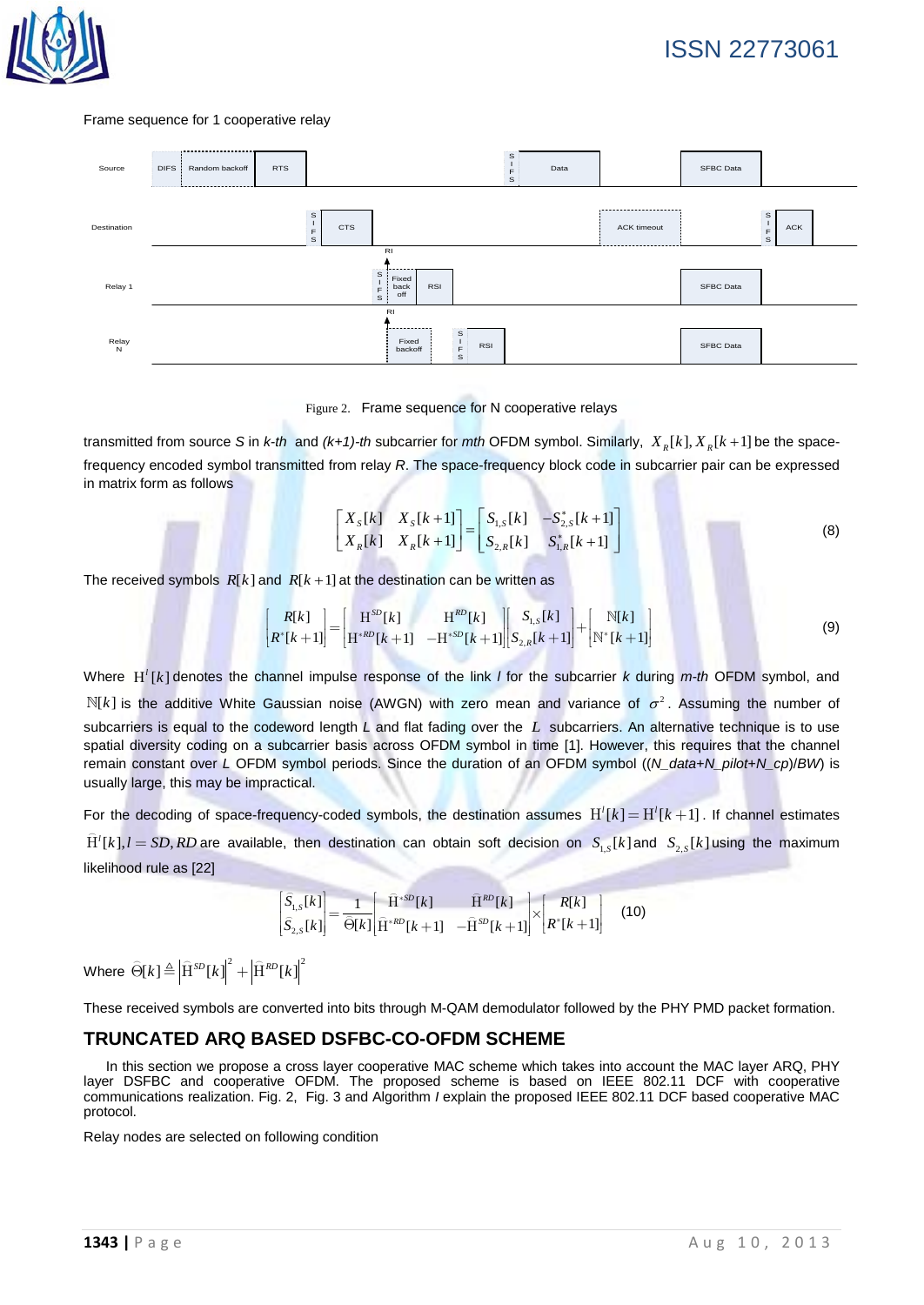

$$
\frac{1}{R_{sd}} \ge \left(\frac{1}{R_n} + N \times SIFS + N \times RSI\right),
$$
\n
$$
\text{where } R_n = \min\left(R_{sr,n}, R_{rd,n}\right) \tag{11}
$$

and  $R_{sd}$ ,  $R_{sr}$ ,  $R_{rd}$  are transmission rates of source-destination, source-relay, and relay-destination, respectively. SIFS is short inter-frame spacing and is defined in 802.11.



*timeout, they start transmission of selected* 

## **PERFORMANCE ANALYSIS**

With the assumption that the length of PHY PLCP (physical layer convergence protocol) packet is  $L_p$  and a square  $M$  -QAM is adopted with  $b = \log_2 M$  bits/symbol, we obtain the relations for error rates and average delays as follows:

# **Error Rates**

The average SER for *n*-relay assisted *M*-QAM signal is given by [19]

$$
P_s(e) = \frac{4q}{\pi} \int_0^{\pi/2} \phi_{\gamma}^{-(n+1)} \left(\frac{p}{\sin^2 \theta}\right) d\theta - \frac{4q^2}{\pi} \int_0^{\pi/4} \phi_{\gamma}^{-(n+1)} \left(\frac{p}{\sin^2 \theta}\right) d\theta \tag{12}
$$

Where  $p = 3/(2(M-1))$ , and  $q = 1 - 1/\sqrt{M}$ ,

Evaluation of the above integral results in the following: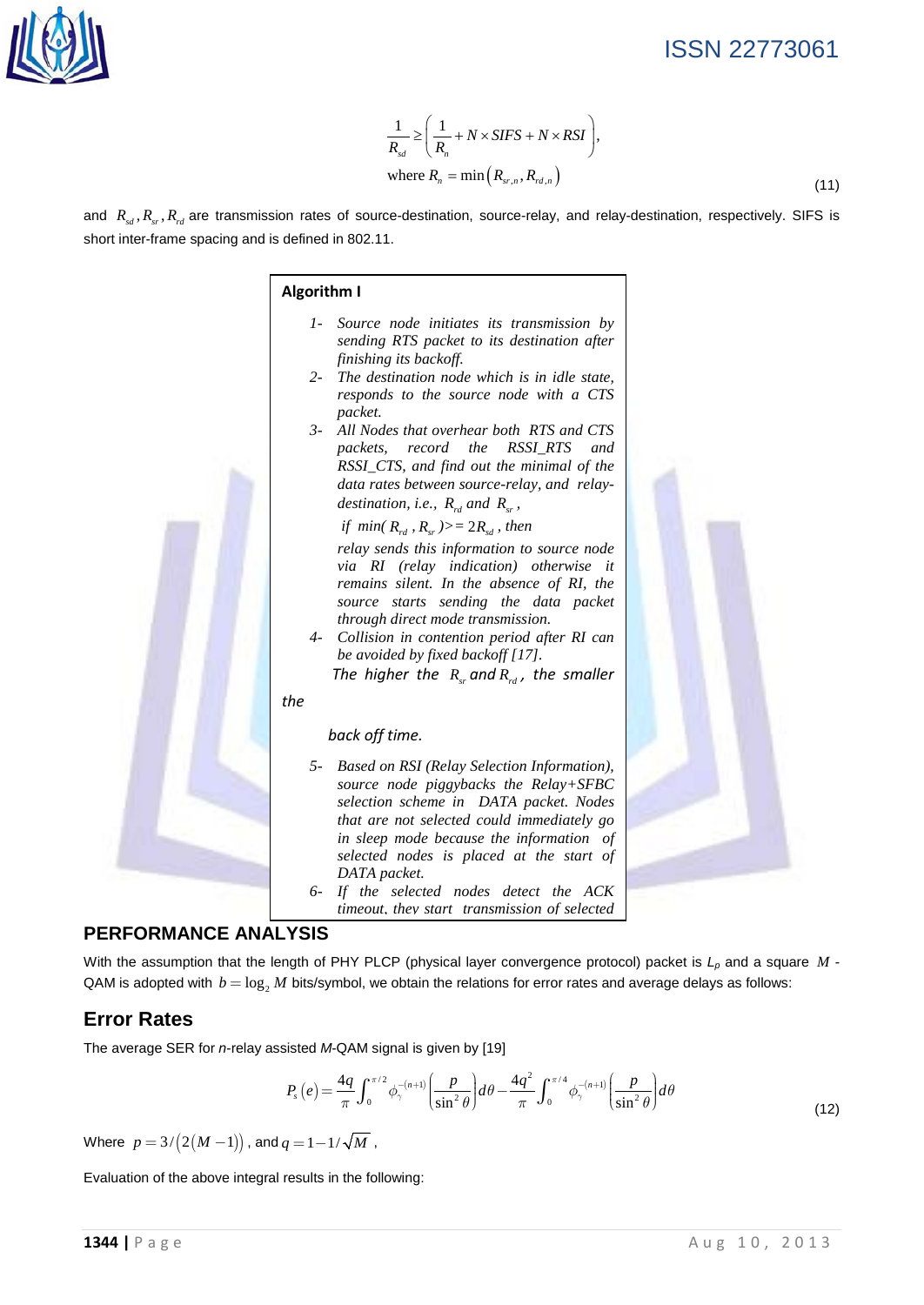$$
P_{s}(e) = \frac{2q\Gamma(m(n+1)+\frac{1}{2}}{\sqrt{\pi}\Gamma(m(n+1)+1)}\phi_{\gamma}(p) \cdot {}_{2}F_{1}\left(m(n+1),\frac{1}{2};m(n+1)+1;\frac{1}{1+\frac{p\overline{\gamma}}{m(n+1)}}\right) - \frac{2q^{2}}{\pi(2m(n+1)+1)}\phi_{\gamma}(2p) \cdot F_{1}\left(1,m(n+1),1;m(n+1)+\frac{3}{2};\frac{1+\frac{p\overline{\gamma}}{m(n+1)}}{1+\frac{2p\overline{\gamma}}{m(n+1)}},\frac{1}{2}\right)
$$
\n(13)

Where  ${}_2F_1(.,.;.;.)$  and  $F_1(.,.,.;.,.)$  are the Gauss Hypergeometric function [20, eq.2.12(1)] and Appell Hypergeometric function [20, eq.5.8(5)], respectively.

The mathematical software used is Matlab, which contains the Gauss Hypergeometric function but it does not include the Appell Hypergeometric function. This function has been implemented by using their series representation [21, eq.(9.180.1)]

$$
F_1(a,b,b';c;x,y) = \sum_{n=1}^{\infty} \sum_{k=1}^{\infty} \frac{(a)_{n+k} (b)_n (b')_k}{(c)_{n+k} n! k!} x^n y^k
$$
 (14)

where

 $(a)_n \triangleq \Gamma(a+n)/\Gamma(a)$  is the Pochhammer symbol [21].

The probability of packet error at the destination for ARQ initialized cooperative communication, can be obtained by combining the law of conditional probability and law of total probability as

$$
P_{p}^{ARQ}(e) = Pr(e | (1 \leq Y_{r} \leq Y_{r}^{max})) Pr(1 \leq Y_{r} \leq Y_{r}^{max}) + Pr(e | (1 \leq Y_{r} \leq Y_{r}^{max}))' Pr(1 \leq Y_{r} \leq Y_{r}^{max})'
$$
\n(15)

 $\Pr(e | (1 \leq \Upsilon_r \leq \Upsilon_r^{\max})) = 1$ , given that CRC error has been detected.

 $Pr\left(e \mid (1 \leq Y_r \leq Y_r^{\max})'\right) = 0$ , given that no CRC error has been detected.

Retransmission tries  $\Upsilon_r$  can vary in the range  $[0-\Upsilon_r^{\max}]$ 

$$
P_{p}^{ARQ}(e) = \begin{cases} \left[1 - \left(1 - P_{s}(E)\right)^{L_{p}/b}\right]^{T_{r}}, 1 \leq T_{r} \leq \Upsilon_{r}^{\max} \\ 0, \Upsilon_{r} = 0 \end{cases}
$$
(16)

Packet loss is occurred when retransmission exceeds the maximum limit  $\Upsilon^{max}$ , with packet loss probability given by:

$$
P_{p}^{ABC}(loss) = \left[1 - \left(1 - P_{s}(E)\right)^{L_{p}/b}\right]^{T_{r}^{max}+1}
$$
\n(17)

#### **Average Delay**

The average delay at MAC layer for  $\widetilde{\Upsilon}_r$  average number of retransmissions can be computed as

$$
\mathfrak{D}_{\scriptscriptstyle A\nu g} = \frac{\overline{\Upsilon}_{\scriptscriptstyle r}^2 L_{\scriptscriptstyle p}^2}{b \left( L_{\scriptscriptstyle p} - M_{\scriptscriptstyle OH} \right)} \frac{1}{P_{\scriptscriptstyle p}(s)}\tag{18}
$$

Where  $M_{OH}$  is MAC overhead and  $P_p(s)$  is the MAC level packet success rate, respectively.

A packet error occurs if at least one of the  $\kappa$  bits is erroneous. Since the nodes are spatially separated, no correlation has been observed and the bits in a packet are independent from each other, which yields the following PER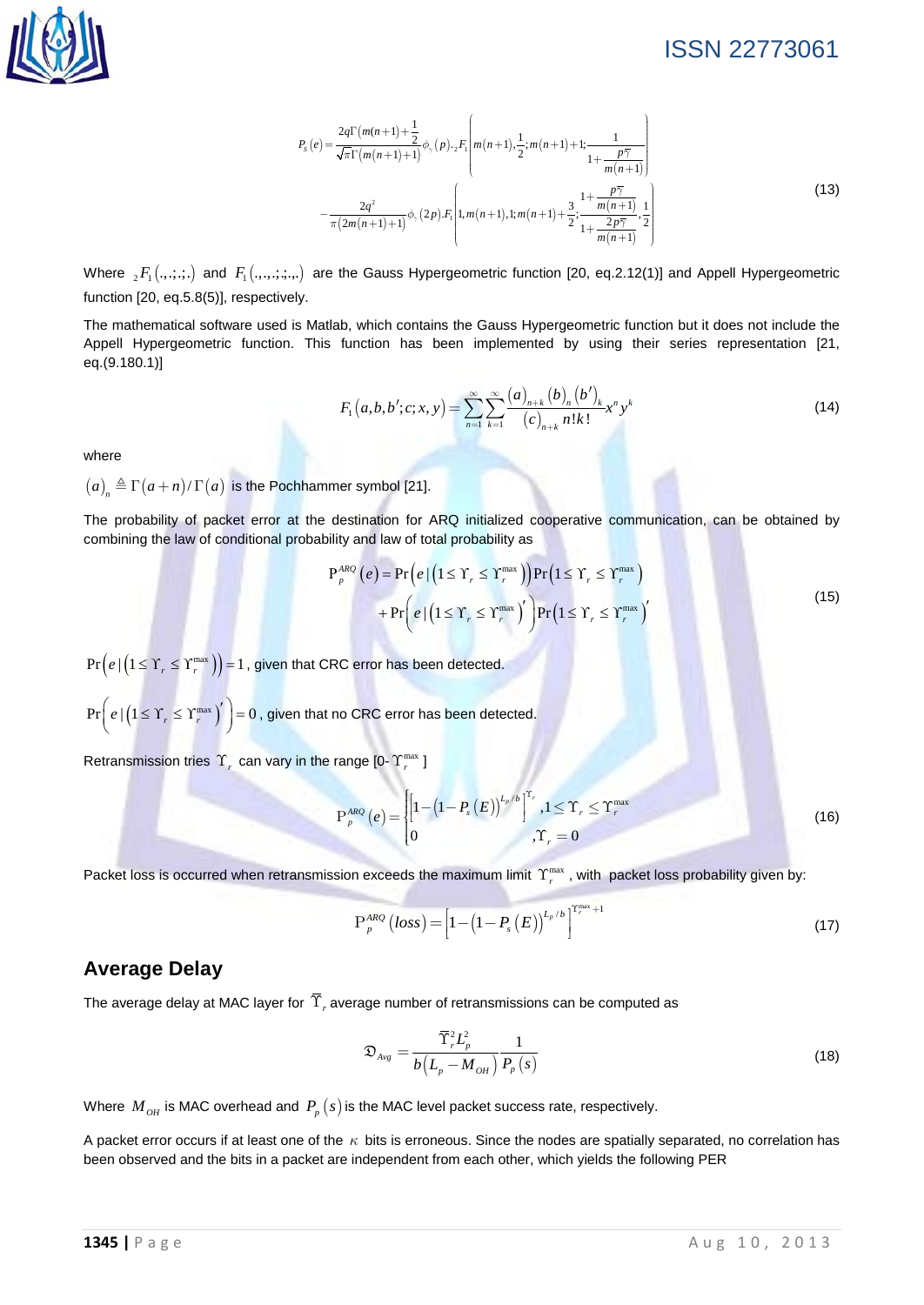

$$
P_p(e) = 1 - \left(1 - P_b(e)\right)^{L_p}
$$
\n(19)

Assuming bits are Gray mapped onto the symbol, i.e., adjacent symbol constellation points differ by one bit [22], then  $P_{b}(e) = P_{c}(e)/\log_{2}(M)$ .

MAC level packet success rate is given by

$$
P_p(s) = 1 - P_p^{\text{direct}}\left(e\right) \left(P_p^{\text{retrans}}\left(e\right)\right)^{r_p^{\text{max}}} \tag{20}
$$

and the average number of retransmission per packet is given as

$$
\overline{\Upsilon}_{r} = 1 - P_{p}^{\text{direct}} + \sum_{i=2}^{\Upsilon_{r}^{\text{max}}} i \cdot \left( P_{p}^{\text{retrans}} \right)^{i-2} \left( 1 - P_{p}^{\text{retrans}} \right) P_{p}^{\text{direct}} / R_{c}
$$
\n
$$
+ \left( \Upsilon_{r}^{\text{max}} + 1 \right) \cdot \left( P_{p}^{\text{retrans}} \right)^{\Upsilon_{r}^{\text{max}} - 1} . P_{p}^{\text{direct}} / R_{c}
$$
\n(21)

#### **SIMULATION RESULTS**

In this section, we provide computer simulations using MATLAB<sup>®</sup>. In this simulations we have used packet length L<sub>p</sub>=100, QPSK modulation, Nakagami parameter m=1, and maximum retransmission tries  $\Upsilon_r^{\text{max}} = 4$  (similar to 802.11).

ARQ based average SER is shown in Fig. 4 with different number of retransmission tries. First relay is selected when destination detects FCS error. If destination is not succeeded in FCS decoded again, second relay is selected to cooperate with source and first relay, and so on. It can be seen from the figure that there is an obvious diversity gain with increasing number of relays but at the same time, there is a reduction in throughput due to the delay incurred in each retransmission. Destination node can receive the transmitted frame even in harsh fading conditions because of the given diversity gain. Fig. 5 shows the MAC layer packet error rate. At a given received SNR, the average PER decreases with the increasing number of relays/retransmissions. Packet loss probability of proposed scheme and direct transmission scheme is shown in Fig. 6. Space-frequency based coded scheme provides about 6dB gain over direct transmission with one relay at packet loss probability of 10<sup>-2</sup>. Using packet loss probability and acceptable time delay, one can restrict the number of retransmissions. Average delays for proposed scheme is shown in Fig. 7. For small values of received SNR, direct transmission results in more delay than retransmission based cooperative scheme, it's due to the large number of retransmissions from source only. Our proposed scheme gives a dominant performance gain over direct transmission in low SNR regime.



Figure 3. ASER Vs SNR with QPSK modulation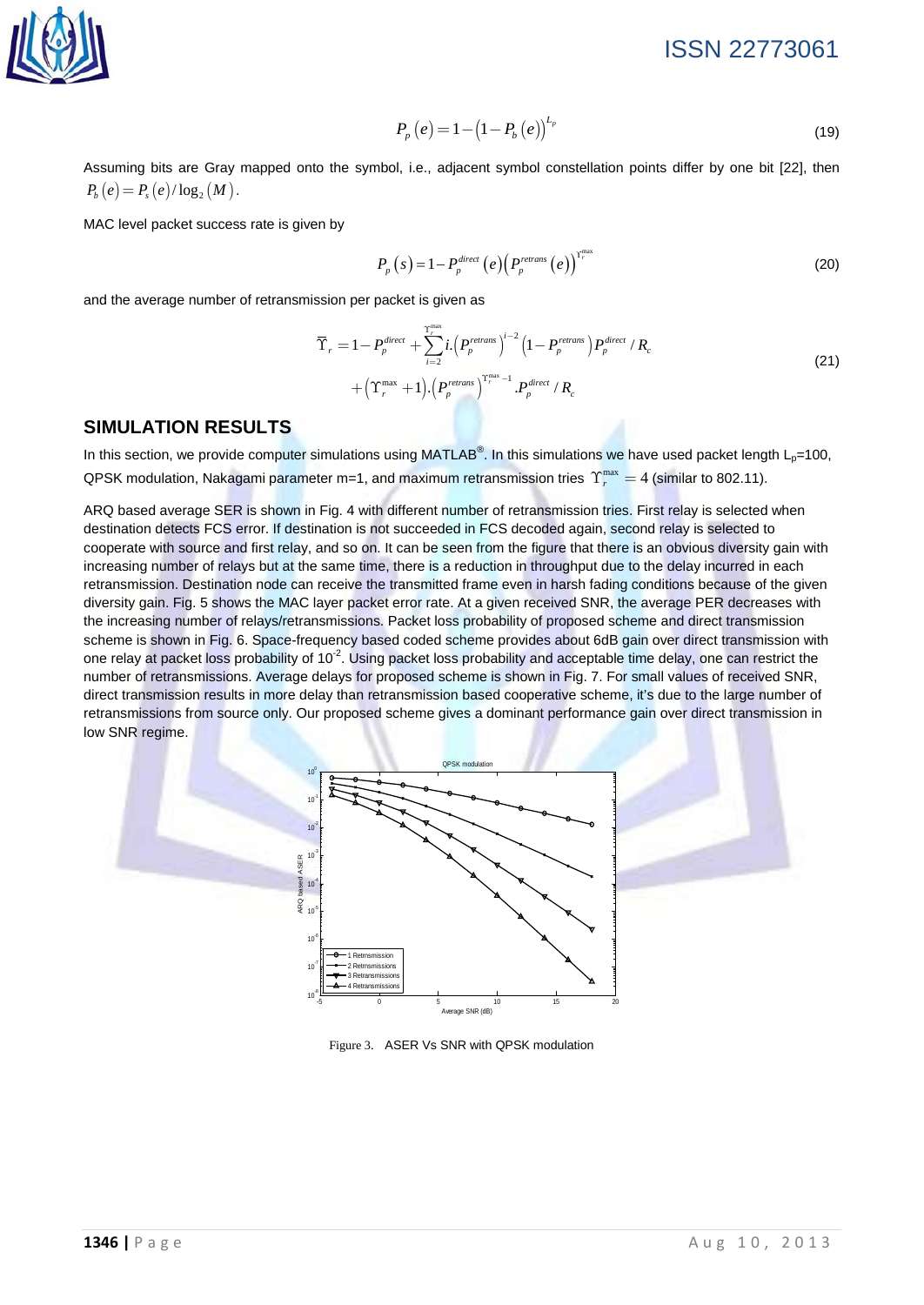





## **CONCLUSIONS**

In this paper, we have presented the symbol and packet error rate performance analysis of ARQ initialized DSFBC-OFDM transmit diversity cooperative communications system in Nakagami-*m* fading channel. Relays are opportunistically selected through MAC layer ARQ protocol which eliminates the feedback overhead of PHY layer relay selection. Simulation results show that SER and PER performance are improved with proposed cooperative scheme with much smaller delay per packet as compared to direct transmission. This work can be extended to spatial multiplexing and the switching between diversity and spatial multiplexing depending upon the channel condition through Demmel number.